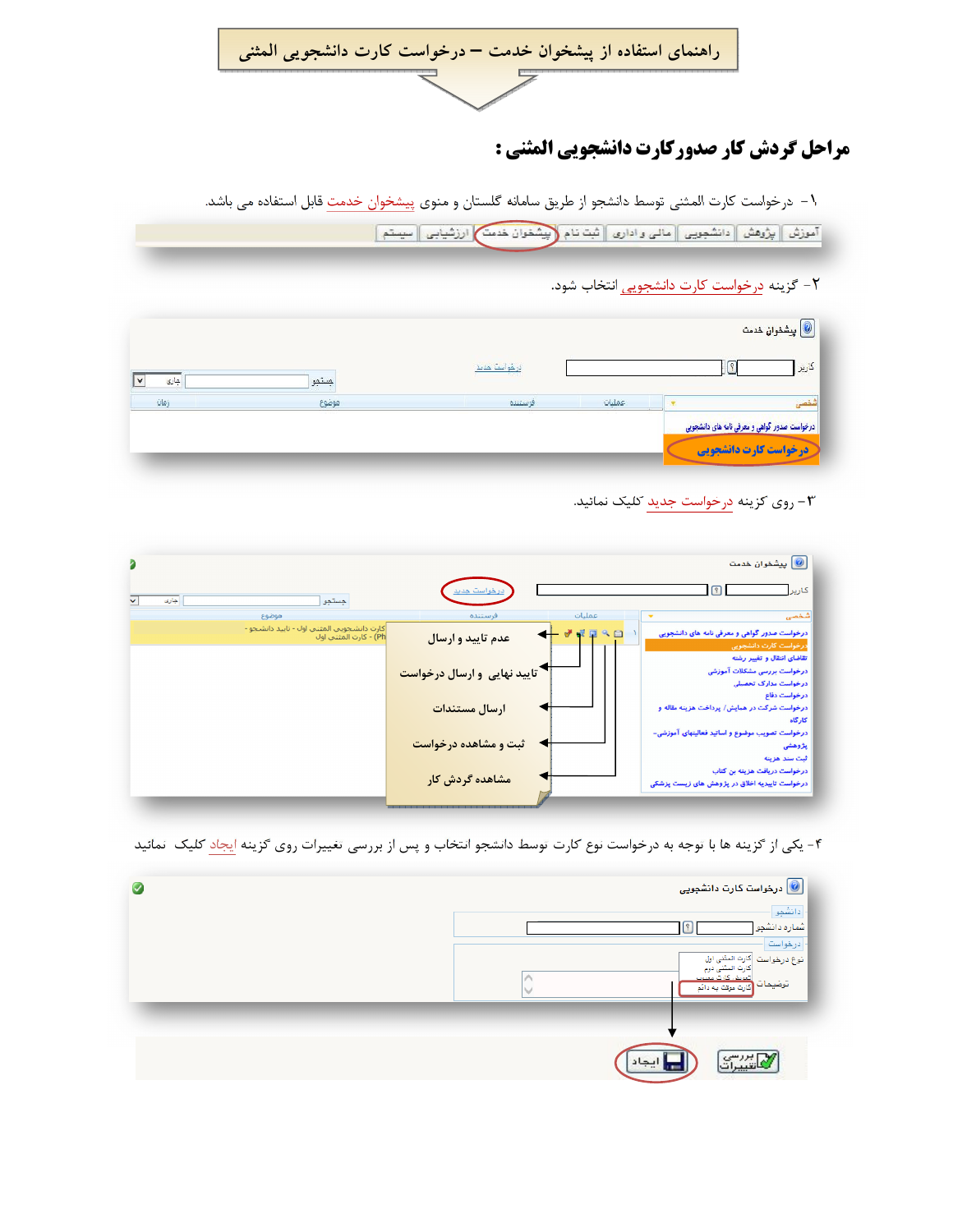۵- پس از ثبت درخواست و مشاهده پیام سیستم ، با کلیک بر روی گزینه <u>بازگشت</u> مجدداً به پیش<del>خوان خدمت</del> مراجعه و گزینه

تائید و ارسال را انتخاب نمائید.

|                                                                                       |    |         |                              | <mark>©</mark> درخواست کارت دانشجویی                |
|---------------------------------------------------------------------------------------|----|---------|------------------------------|-----------------------------------------------------|
|                                                                                       |    |         | $\circ$                      | دانشجوا<br>شماره دانشجو                             |
|                                                                                       |    |         | ▽                            | درخواست<br>ثوع درهواست ا <sup>کارت المثنى ايل</sup> |
|                                                                                       |    |         |                              | توضيحات                                             |
|                                                                                       |    |         |                              |                                                     |
|                                                                                       |    |         |                              |                                                     |
|                                                                                       | ×  |         |                              |                                                     |
| ی ۱۱۴۳۴-۱۰۰ : درخواست شما با موفقیت ثبت شد. لطفا در صورت تکمیل اطلاعات $\bullet$      |    |         |                              |                                                     |
| درخواست، جهت مراحل بعدی به پیشخوان خدمت مراجعه نمایید.                                |    |         |                              |                                                     |
|                                                                                       | /r |         |                              |                                                     |
|                                                                                       |    |         |                              |                                                     |
|                                                                                       |    |         |                              |                                                     |
|                                                                                       |    |         |                              |                                                     |
|                                                                                       |    |         |                              |                                                     |
|                                                                                       |    |         |                              |                                                     |
| موضوع                                                                                 |    | فرستنده | عمليات                       |                                                     |
|                                                                                       |    |         |                              |                                                     |
| درخواست کارت دانشجويي المثني اول - تاييد دانشجو - '<br>دکتري (Ph.D) - کارت المثني اول |    |         | $\mathcal{F}^{\mathbb{R}}$ . | <b>*****</b><br>À                                   |

|  | عدم تایید و ارسال |       | $\overline{\mathbf{x}}$ |
|--|-------------------|-------|-------------------------|
|  |                   |       |                         |
|  |                   |       |                         |
|  |                   | توضيح |                         |
|  |                   |       |                         |

۶-در این مرحله از طریق کلیک بر روی گزینه ا<mark>رسال</mark> ، فرم تعهد داخلی دانشگاه (برای کارت المثنی اول) و یا تعهد محضری( برای کارت المثنی دوم) آپلود شود، برای بقیه موارد نیازی به آپلود مدارک و مستندات نبوده و مستقیماً به مرحله بعد مرتبط خواهید شد.

|         |                         |        |                                  |                                                                |          | .<br>. <mark>. ارسال و تایید مدارک پرونده دانشجو</mark> |
|---------|-------------------------|--------|----------------------------------|----------------------------------------------------------------|----------|---------------------------------------------------------|
|         |                         |        |                                  |                                                                |          | فرآيند                                                  |
|         |                         |        |                                  | نوع مدرک  الکترینیکی_ فیزیکی v   <u>تعریف مدارک خاص دانشمو</u> |          | شماره دانشجو ا                                          |
| توضيحات | تاریخ ارسال شناسه ارشیو | يرونده | انسخه مهلت اجباري امسئوليت       | وضعيت<br>ارساك مشاهده                                          | نام مدرک | نوع مدرک                                                |
|         |                         |        | دانشجو أموزشي<br>۹b<br>$\bullet$ | ارسال<br>ارسالانشده                                            |          | الكترونيكي مستندات دانشجو                               |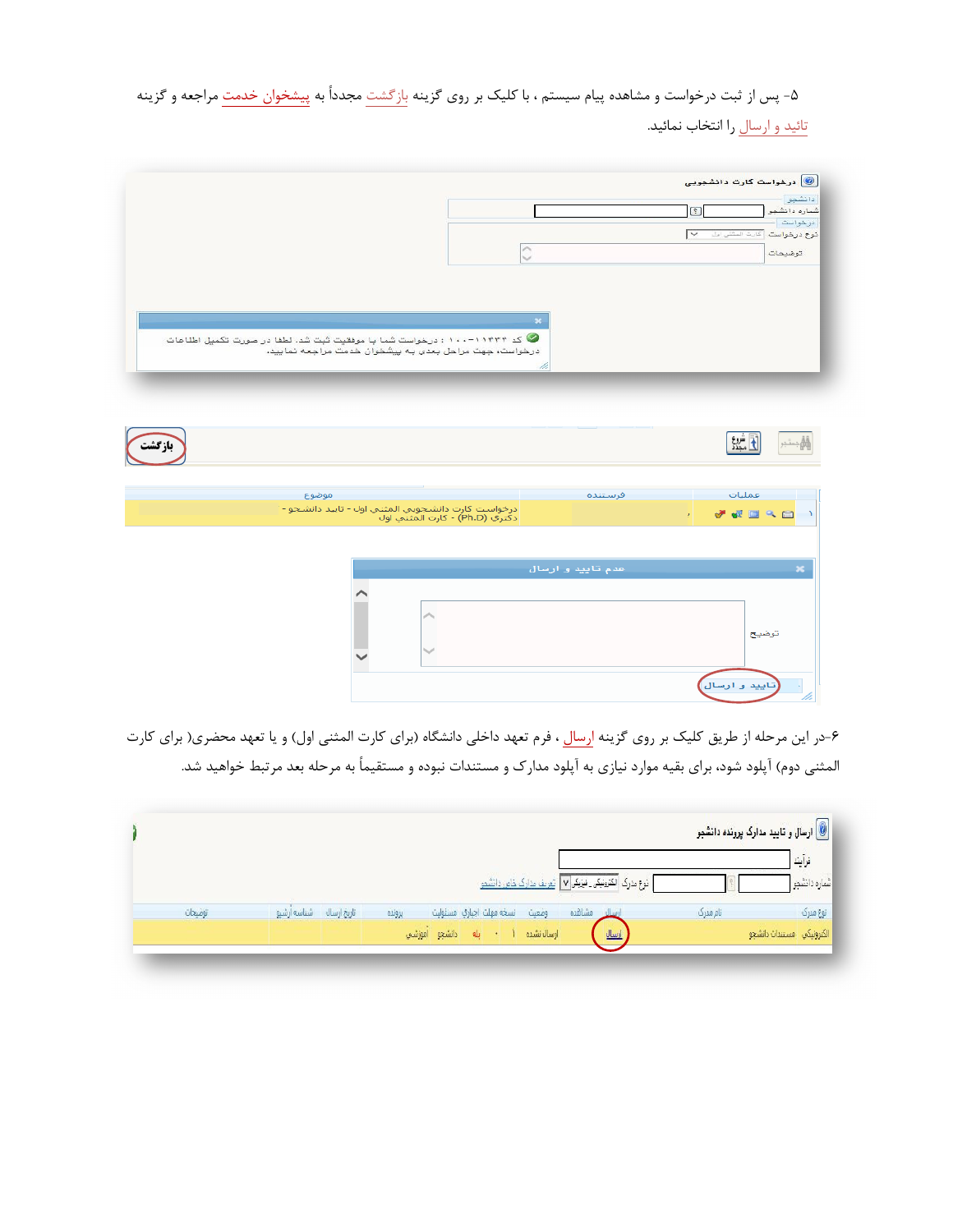- ٧- از طريق گزينه انتخاب فايل ، فرم مورد نظر را جستجو و سپس بر روي گزينه اعمال تغييرات كليک نمائيد. پس از آپلود اولين
	- مستند چنانچه به آپلود مستندات بیشتری نیاز داشتید بر روی گزینه ایجاد کلیک نمائید.

|             | $\checkmark$ | ثوع سئد أبرينده دانشجر                                                                    |                          | شماره سند<br>مستندات دانشمو<br>شرح سند |
|-------------|--------------|-------------------------------------------------------------------------------------------|--------------------------|----------------------------------------|
|             | $\bullet$    | مجم فايل انتخابي هدافل "٥٠ كيلو بايت" و هداكثر "٢٥٠ كيلو بايت " و نوع فايل "JPEG، الباشد. |                          | مشاهده عكس [1]                         |
|             |              | توضيحات                                                                                   | بالله بابين<br>نوع مستند | ترتيب<br>نمايش<br>عمليات               |
|             | أيماذ        |                                                                                           |                          |                                        |
| انتخاب فابل |              | فايل C:\fakepath\Capture.JPG<br>ترتيب نمايش                                               |                          |                                        |
|             | ∣∨           | نوع مستند<br>توضيمات                                                                      |                          |                                        |

٨- پس از بررسي تاييد اوليه درخواست دانشجو مراحل توسط كارشناس دانشگاه، گزينه پرداخت الكترونيكي دانشجو فعال و قابل انتخاب خواهد گردید. در این مرحله لازم است تا مبلغ مورد نظر بابت صدور کارت المثنی از طریق درگاه پرداختهای

الكترونيكي بانك تجارت واريز گردد.

| ا موضوع                                                                               | فاستنده             | اعمليات             |
|---------------------------------------------------------------------------------------|---------------------|---------------------|
| درخواست تعويض كارت معيوب - پرداخت توسط دانشجو - <br>  دکتري (Ph.D) - تعويض کارت معيوب | كارشناس اداره بذيرش |                     |
|                                                                                       |                     | ∥ پرداخت الکترونیکي |

| سطر مربوطه کلیک نمایید. | نقت در سیستم بر روی | بانک تجارت                   | بدهكار    ها   مشاهده وضعيت شهريك<br>در مورتیکه مراهل پرداخت در بانک بصورت کامل انجام شده ولی در سیستم پاسخ بانک نامشخص است، جهت ثبت پردا. | <mark>. برداختهای الکترونیکی دانشجو</mark> | وضعيت المسمدان | شماره دانشجو<br>مبلغ پرداختی ۱۵۰٬۰۰۰ |
|-------------------------|---------------------|------------------------------|--------------------------------------------------------------------------------------------------------------------------------------------|--------------------------------------------|----------------|--------------------------------------|
| تاريخ ود                | باسخ بانک           | مبلغ مورد نظر مبلغ تاييد شده | شماره حساب                                                                                                                                 | نام بانک                                   |                | شناسه پرداخت <sub>پرداخت</sub>       |

۹-در این مرحله ارسال درخواست دانشجو نهایی شده و موضوع درخواست به کارتابل کارشناس مربوطه در سیستم گلستان منتقل خواهد شد. نتیجه درخواست از طریق گزینه پیشخوان خدمت ،درخواست کارت دانشجویی <u>(خاتمه یافته)</u> قابل پیگیری می باشد.

| خاتمه يافته<br>$\checkmark$ | جستجر                                                                                               |                     |             |             |                                                                         | <b>الیشخوان خدمت</b><br>$\sqrt{3}$ |
|-----------------------------|-----------------------------------------------------------------------------------------------------|---------------------|-------------|-------------|-------------------------------------------------------------------------|------------------------------------|
|                             | موضوع                                                                                               |                     | فرستنده     |             | عمليات                                                                  | رئیس اداره پذیرش و مشمولین (۱)     |
| $179V/+7/57 - 19:59$        | جويي المثني اول - تابيد رئيس اداره يذيرش و مشـمولين<br>: - كارشتاسي ارشد تاپيوسته - كارت المثني اول |                     |             |             | $\qquad \qquad \Box$                                                    | <b>درخواست کارت دانشجویی</b>       |
|                             |                                                                                                     |                     |             |             |                                                                         |                                    |
|                             |                                                                                                     | مشاهده گردش کار     |             |             |                                                                         |                                    |
| توضيمات                     | مرحله<br>وضعيت                                                                                      | سمت                 | اقدام كننده | تاريخ ارسال | تاريخ دريافت<br>$1144$ //. $1141 - 1111$ $1144$ $1144$ //. $111 - .411$ |                                    |
|                             | تنابيد<br>تابيد دانشجو<br>تابید کارشناس اداره تابید<br>پذیرش آموزش کل                               | کارشناس اداره بذیرش |             |             | $1144$ //.1/11 = $11.46$ $1144$ //.1/11 = $11.444$                      |                                    |
|                             | توسط تاييد<br>برداخت<br>دانشمو                                                                      |                     |             |             | $1174V/F177 = 19174 1174V/F171 = 11192$                                 |                                    |

۱۰- پس از پرداخت الکترونیکی هزینه صدور کارت و تایید نهایی توسط کارشناس دانشگاه، درخواست به کارشناس مرتبط جهت چاپ کارت ارسال و حداکثر ظرف مدت ۷ روز کاری جهت دریافت کارت به ساختمان معاونت آموزشی ، طبقه ۳، اداره پذیرش مراجعه نمایید.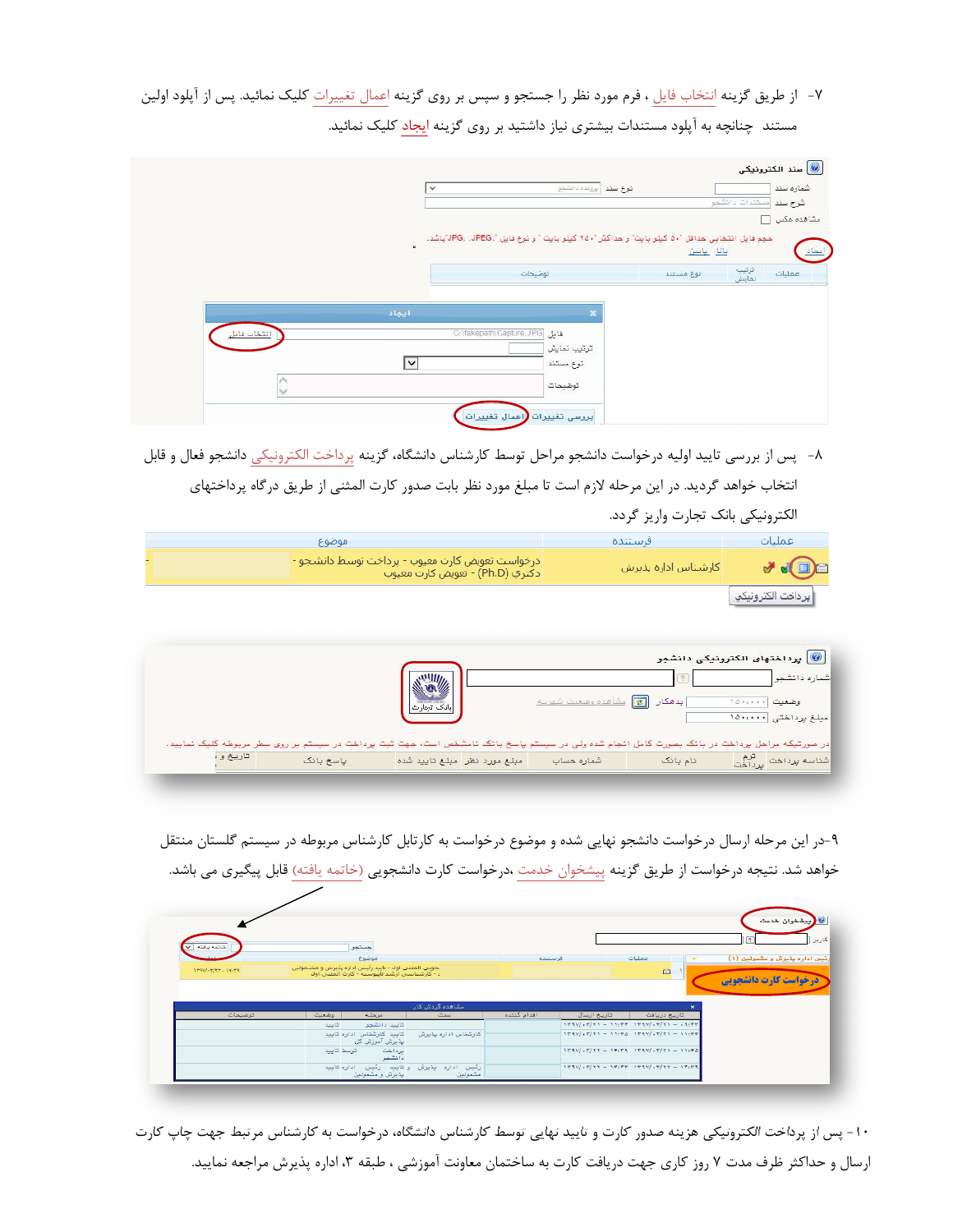|  |  |  | ىعهد نامه |  |
|--|--|--|-----------|--|
|--|--|--|-----------|--|

- اىنجانب ىــا فرزند
- و شــماره دانشــجویی کد ملے ِ ىــا

اطلاع کامل از مقـررات و ضـوابط دانشـگاه در زمینـه صـدور مجـدد کـارت دانشجویی اعلام می نمایم که کارت دانشجوئی خـود را گـم کـرده ام. لــذا در صور تي که خلاف اين امر ثابت گردد، کليه مسئوليتهاي ناشي از استفاده نابجا و خلاف قانون از کارت مزبور را بر عهده گرفته و متعهد می شوم هرگونه خسارت وارده به اشخاص حقیقی یا حقوقی از جانـب اسـتفاده افـراد دیگـر از کـارت دانشجوئی مفقود شده ،بر عهده اینجانب است و در صورت یافتن کارت مفقـود شده آنرا در اسرع وقت به آموزش دانشگاه تحویل خواهم داد.

تاریخ و امضاء دانشجو